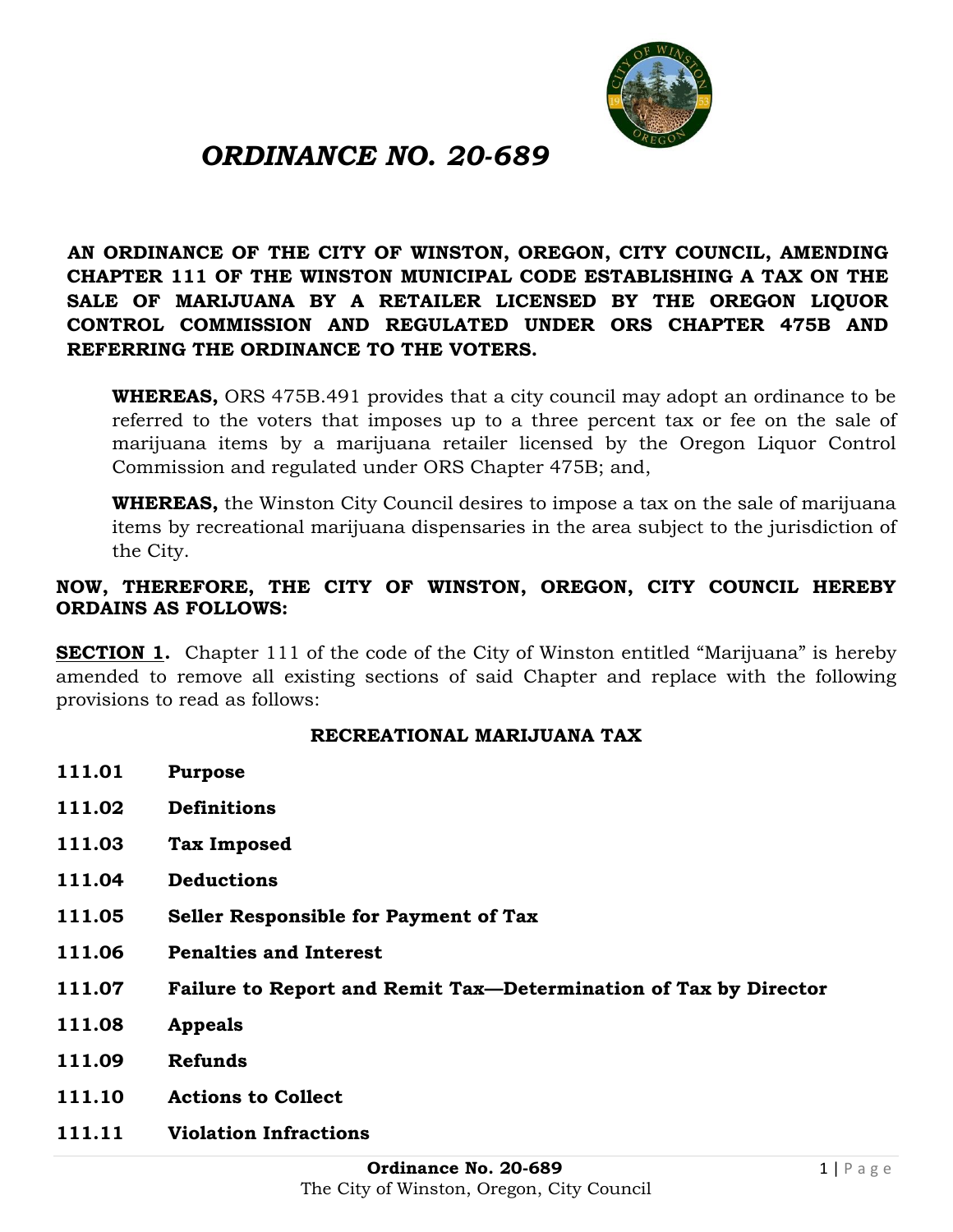#### **111.12 Confidentiality**

# **111.13 Audit of Books, Records or Persons**

# **111.14 Forms and Regulations**

**111.01 PURPOSE.** For the purposes of this Chapter, every person who sells marijuana items in the City of Winston is exercising a taxable privilege. The tax shall be imposed upon the sale of marijuana items by a marijuana retailer regulated under ORS Chapter 475B; but shall not be imposed on marijuana sold by medical marijuana dispensaries registered under ORS 475B.858.

**111.02 DEFINITIONS.** When not clearly otherwise indicated by the context, the following words and phrases as used in this Chapter shall have the following meanings:

**"Director"** means the City Manager for the City of Winston or his/her designee.

**"Gross Taxable Sale(s)"** means the total amount received in money, credits, property and/or other consideration from sales of marijuana items.

**"Marijuana Item(s)"** has the meaning assigned to such term under ORS Chapter 475B.

**"Marijuana Retailer(s) or Seller(s)"** means a person who sells marijuana items to a consumer in this state and who holds a license under ORS 475B.015 (23).

**"Person"** means natural person, joint venture, joint stock company, partnership, association, club, company, corporation, business, trust, organization, or any group or combination acting as a unit, including the United States of America, the State of Oregon and any political subdivision thereof, or the manager, lessee, agent, servant, officer or employee of any of them.

**"Purchase or Sale"** means the acquisition or furnishing of marijuana Items for consideration by any person within the City.

**"Tax"** means either the tax payable by the seller or the aggregate amount of taxes due from a seller during the period for which the seller is required to report collections under this Chapter.

**"Taxpayer"** means any person obligated to account to the Finance Director for taxes collected or to be collected, or from whom a tax is due, under the terms of this Chapter.

**111.03 TAX IMPOSED.** To the fullest extent permitted under ORS 475B.491, there is hereby levied a tax which shall be paid by every marijuana retailer exercising the taxable privilege of selling marijuana items. The amount of tax levied shall be three percent (3%) of the gross sales of the marijuana retailer in the area subject to the City's jurisdiction. The seller shall collect the tax at the point of sale of a marijuana item. Subject to applicable law, the tax rate may be adjusted from time to time by Council resolution.

**111.04 DEDUCTIONS.** The following deductions shall be allowed against sales received by the seller providing marijuana:

**A.** Refunds of sales actually returned to any purchaser;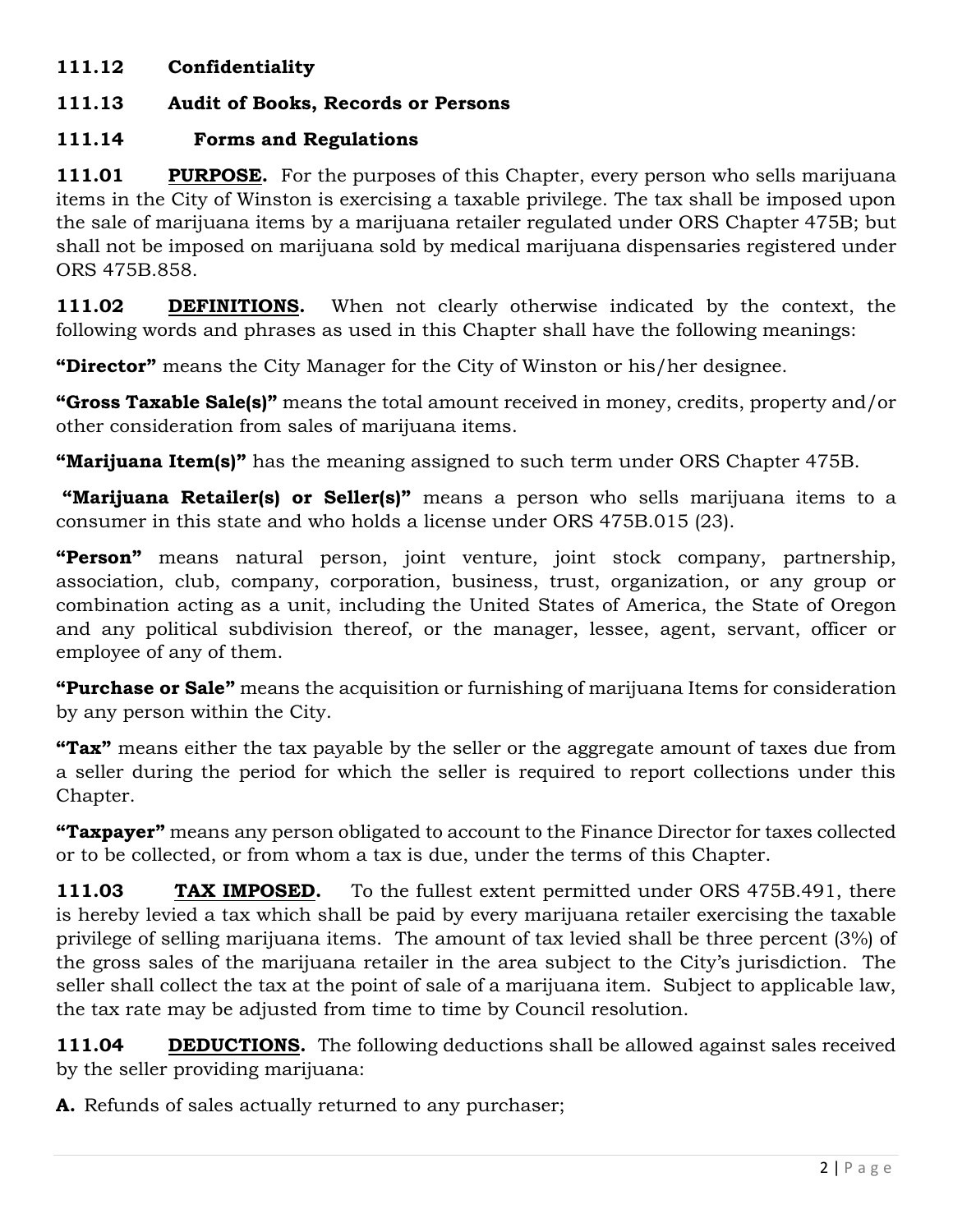**B.** Any adjustments in sales which amount to a refund to a purchaser, providing such adjustment pertains to the actual sale of marijuana and does not include any adjustments for other services furnished by a seller.

### **111.05 SELLER RESPONSIBLE FOR PAYMENT OF TAX.**

**A.** Every seller shall, on or before the last day of the month following the end of each calendar quarter (in the months of April, July, October and January) make a return to the Director, on forms provided by the City, specifying the total sales subject to this Chapter and the amount of tax collected under this Chapter. The seller may request or the Director may establish shorter reporting periods for any seller if the seller or Director deems it necessary in order to insure collection of the tax and the Director may require further information in the return relevant to payment of the tax. A return shall not be considered filed until it is actually received by the Director.

**B.** At the time the return is filed, the full amount of the tax collected shall be remitted to the Director. Payments received by the Director for application against existing liabilities will be credited toward the period designated by the taxpayer under conditions that are not prejudicial to the interest of the City. A condition considered prejudicial is the imminent expiration of the statute of limitations for a period or periods.

**C.** Non-designated payments shall be applied in the order of the oldest liability first, with the payment credited first toward any accrued penalty, then to interest, then to the underlying tax until the payment is exhausted. Crediting of a payment toward a specific reporting period will be first applied against any accrued penalty, then to interest, then to the underlying tax. If the Director, in his or her sole discretion, determines that an alternative order of payment application would be in the best interest of the City in a particular tax or factual situation, the Director may order such a change. The Director may establish shorter reporting periods for any seller if the Director deems it necessary in order to insure collection of the tax. The Director also may require additional information in the return relevant to payment of the liability. When a shorter return period is required, penalties and interest shall be computed according to the shorter return period. Returns and payments are due immediately upon cessation of business for any reason. All taxes collected by sellers pursuant to this Chapter shall be held in trust for the account of the City until payment is made to the Director. A separate trust bank account is not required in order to comply with this provision.

**D.** Every seller required to remit the tax imposed in this Chapter shall be entitled to retain five percent (5%) of all taxes due to defray the costs of bookkeeping and remittance.

**E.** Every seller must keep and preserve in an accounting format established by the Director records of all sales made by the dispensary and such other books or accounts as may be required by the Director. Every seller must keep and preserve for a period of three (3) years all such books, invoices and other records. The Director shall have the right to inspect all such records at all reasonable times.

# **111.06 PENALTIES AND INTEREST.**

**A.** Any seller who fails to remit any portion of the tax imposed by this Chapter within the time required shall pay a penalty of ten percent (10%) of the amount of the tax, in addition to the amount of the tax.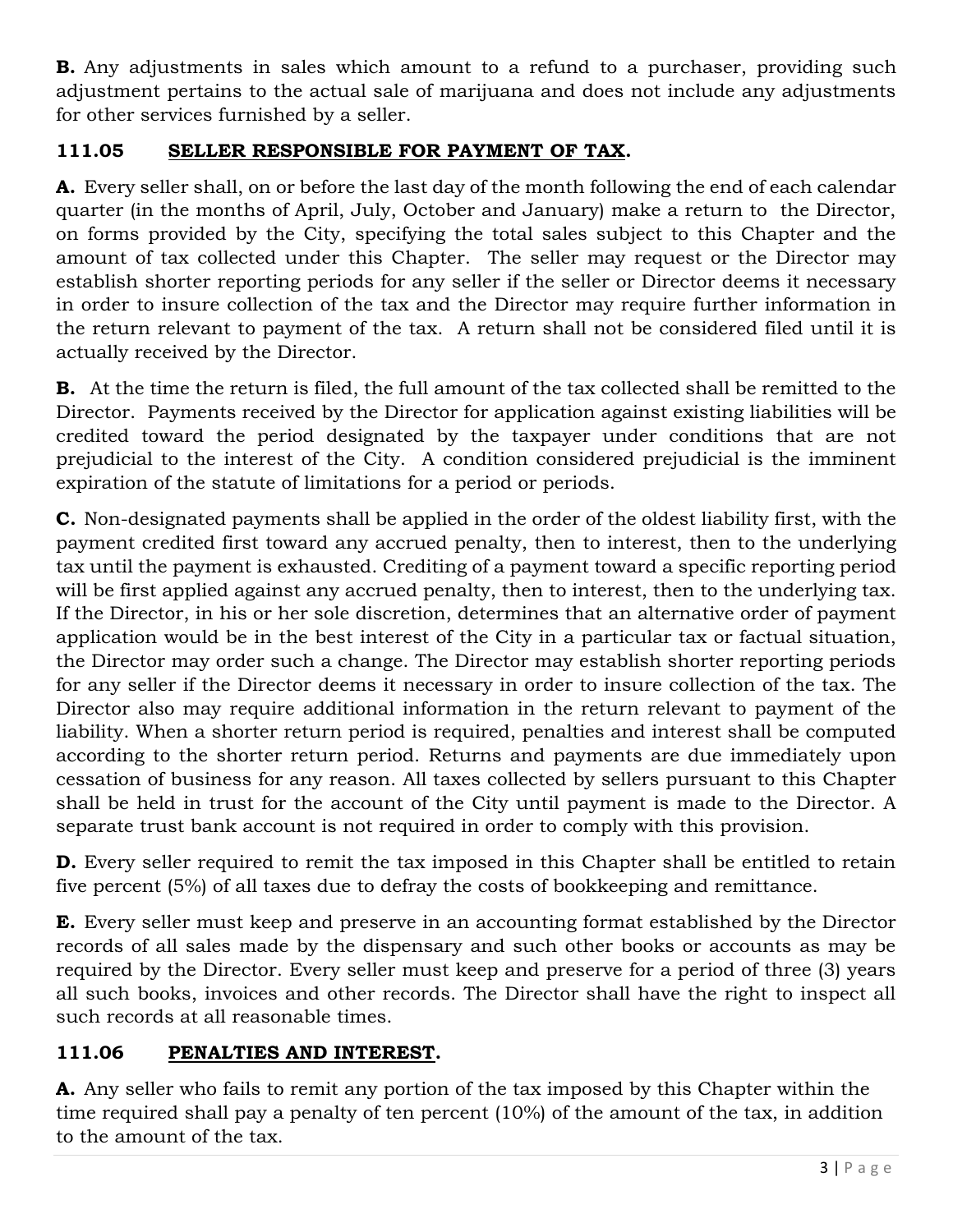**B.** Any seller who fails to remit any delinquent remittance on or before a period of 60 days following the date the remittance first became delinquent shall pay a second delinquency penalty of ten percent (10%) of the amount of the tax in addition to the amount of the tax and the penalty first imposed.

**C.** If the Director determines that the nonpayment of any remittance due under this Chapter is due to fraud, a penalty of twenty-five percent (25%) of the amount of the tax shall be added thereto in addition to the penalties stated in Subsections A and B of this Section.

**D.** In addition to the penalties imposed, any seller who fails to remit any tax imposed by this Chapter shall pay interest at the rate of one percent (1%) per month or fraction thereof on the amount of the tax, exclusive of penalties, from the date on which the remittance first became delinquent until paid.

**E.** Every penalty imposed, and such interest as accrues under the provisions of this Section, shall become a part of the tax required to be paid.

**F.** All sums collected pursuant to the penalty provisions in Subsection A through C of this Section will be distributed to the City's General Fund.

**G.** Penalties for late tax payments may be waived or reduced if approved by City Council pursuant to City Council policy. Nothing in this Subsection requires the City to reduce or waive penalties.

**111.07 FAILURE TO REPORT AND REMIT TAX – DETERMINATION OF TAX BY DIRECTOR.** If any seller should fail to make, within the time provided in this Chapter, any report of the tax required by this Chapter, the Director shall proceed in such manner as deemed best to obtain facts and information on which to base the estimate of tax due. As soon as the Director shall procure such facts and information as is able to be obtained, upon which to base the assessment of any tax imposed by this Chapter and payable by any seller, the Director shall proceed to determine and assess against such seller the tax, interest and penalties provided for by this Chapter. In case such determination is made, the Director shall give a notice of the amount so assessed by having it served personally or by depositing it in the United States mail, postage prepaid, addressed to the seller so assessed at the last known place of address. Such seller may make an appeal of such determination as provided in Section 111.08. If no appeal is filed, the Director's determination is final and the amount thereby is immediately due and payable.

111.08 **APPEALS.** Any seller aggrieved by any decision of the Director with respect to the amount of such tax, interest and penalties, if any, may appeal to the City Council. Any amount found to be due shall be immediately due and payable upon the service of notice.

### **111.09 REFUNDS.**

**A.** Whenever the amount of any tax, interest or penalty has been overpaid or paid more than once, or has been erroneously collected or received by the City under this Chapter, it may be refunded as provided in the following Subsection B of this Section, provided a claim in writing, stating under penalty of perjury the specific grounds upon which the claim is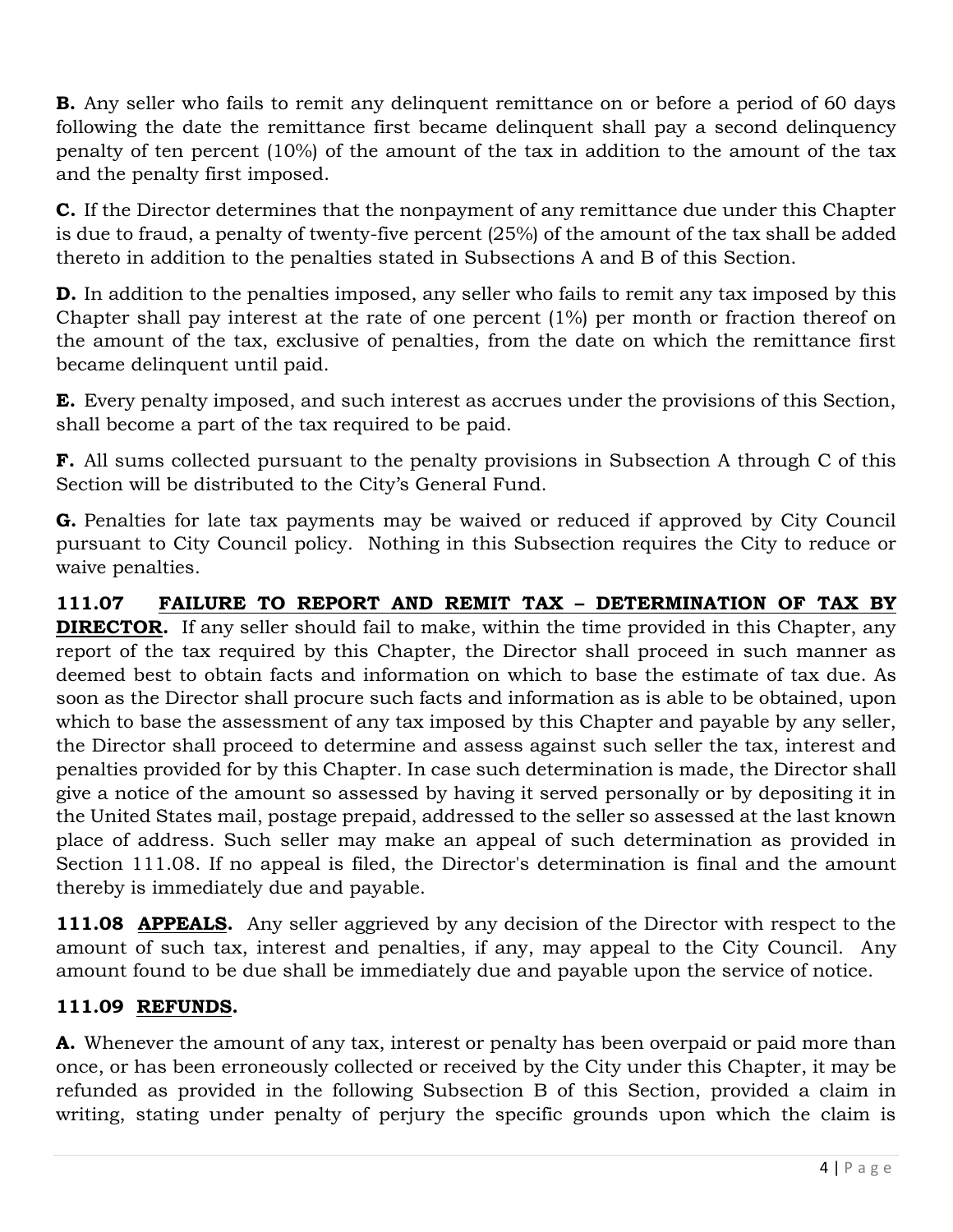founded, is filed with the Director within one year of the date of payment. The claim shall be on forms furnished by the Director.

**B.** The Director shall have 20 calendar days from the date of receipt of a claim to review the claim and make a determination in writing as to the validity of the claim. The Director shall notify the claimant in writing of the Director's determination. Such notice shall be mailed to the address provided by claimant on the claim form. In the event a claim is determined by the Director to be a valid claim, in a manner prescribed by the Director a seller may claim a refund, or take as credit against taxes collected and remitted, the amount overpaid, paid more than once or erroneously collected or received. The seller shall notify Director of claimant's choice no later than 15 days following the date Director mailed the determination. In the event claimant has not notified the Director of claimant's choice within the 15 day period and the seller is still in business, a credit will be granted against the tax liability for the next reporting period. If the seller is no longer in business, a refund check will be mailed to claimant at the address provided on the claim form.

**C.** No refund shall be paid under the provisions of this Section unless the claimant established the right by written records showing entitlement to such refund and the Director acknowledged the validity of the claim.

**111.10 ACTIONS TO COLLECT.** Any tax required to be paid by any seller under the provisions of this Chapter shall be deemed a debt owed by the seller to the City. Any such tax collected by a seller which has not been paid to the City shall be deemed a debt owed by the seller to the City. Any person owing money to the City under the provisions of this Chapter shall be liable to an action brought in the name of the City for the recovery of such amount. In lieu of filing an action for the recovery, the City, when taxes due are more than 30 days delinquent, can submit any outstanding tax to a collection agency. So long as the City has complied with the provisions set forth in ORS 697.105, in the event the City turns over a delinquent tax account to a collection agency, it may add a reasonable fee to the amount owing, not to exceed the collection fee of the collection agency.

### **111.11 VIOLATIONS.**

**A.** In addition to the penalties provided in Section 111.06, a violation of this Chapter is an offense punishable by fine as well as imprisonment as set forth this Code. It is a violation of this Chapter for any seller or other person to:

- **1.** Fail or refuse to comply as required herein;
- **2.** Fail or refuse to furnish any return required to be made;
- **3.** Fail or refuse to permit inspection of records;
- **4.** Fail or refuse to furnish a supplemental return or other data required by the Director;
- **5.** Render a false or fraudulent return or claim; or
- **6.** Fail, refuse or neglect to remit the tax to the City by the due date.

**B.** The remedies provided by this Chapter are not exclusive and do not prevent the City from exercising any other remedy available under the law.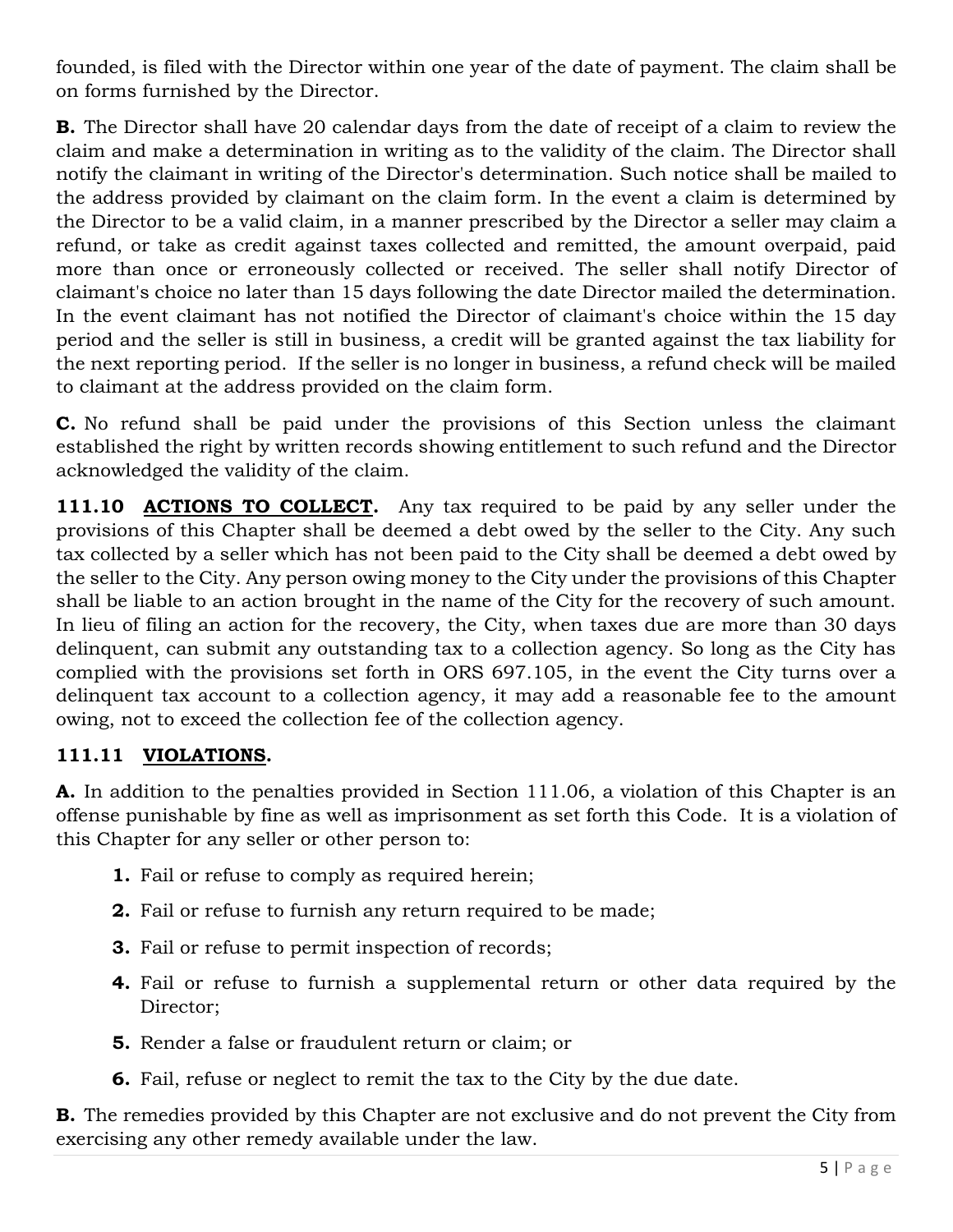**C.** The remedies provided by this Chapter do not prohibit or restrict the City or other appropriate prosecutor from pursuing criminal charges under State law or City ordinance.

**111.12 CONFIDENTIALITY.** Except as otherwise required by law, it shall be unlawful for the City, any officer, employee or agent to divulge, release or make known in any manner any financial information submitted or disclosed to the City under the terms of this Chapter. Nothing in this Section shall prohibit:

**A.** The disclosure of the names and addresses of any person who is operating a licensed establishment from which marijuana is sold or provided; or

**B.** The disclosure of general statistics in a form which would not reveal an individual seller's financial information; or

**C.** Presentation of evidence to a court, or other tribunal having jurisdiction in the prosecution of any criminal or civil claim by the Director or an appeal from the Director for any amount due the City under this Chapter; or

**D.** The disclosure of information when such disclosure of conditionally exempt information is ordered under public records law procedures; or

**E.** The disclosure of records related to a business' failure to report and remit the tax when the report or tax is in arrears for over six months or the tax exceeds five thousand dollars (\$5,000). The City Council expressly finds and determines that the public interest in disclosure of such records clearly outweighs the interest in confidentiality under ORS 192.501(5).

**111.13 AUDIT OF BOOKS, RECORDS OR PERSONS.** The City, for the purpose of determining the correctness of any tax return required, or for the purpose of an estimate of taxes due pursuant to this Chapter, may examine or may cause to be examined by an agent or representative designated by the City for that purpose, any books, papers, records, or memoranda, including copies of seller's state and federal income tax return, bearing upon the matter of the seller's tax return. All books, invoices, accounts and other records shall be made available within the City limits and be open at any time during regular business hours for examination by the Director or an authorized agent of the Director. If any taxpayer refuses to voluntarily furnish any of the foregoing information when requested, the Director may immediately seek a subpoena from the Winston Municipal Court to require that the taxpayer or a representative of the taxpayer attend a hearing or produce any such books, accounts or records for examination.

**111.14 FORMS AND REGULATIONS.** The Director is hereby authorized to prescribe forms and promulgate rules and regulations to aid in the making of returns, the ascertainment, assessment and collection of said marijuana tax and in particular and without limiting the general language of this Chapter, to provide for:

**A.** A form of report on sales and purchases to be supplied to all vendors; and

**B.** The records which sellers providing marijuana are to keep concerning the tax imposed by this Chapter.